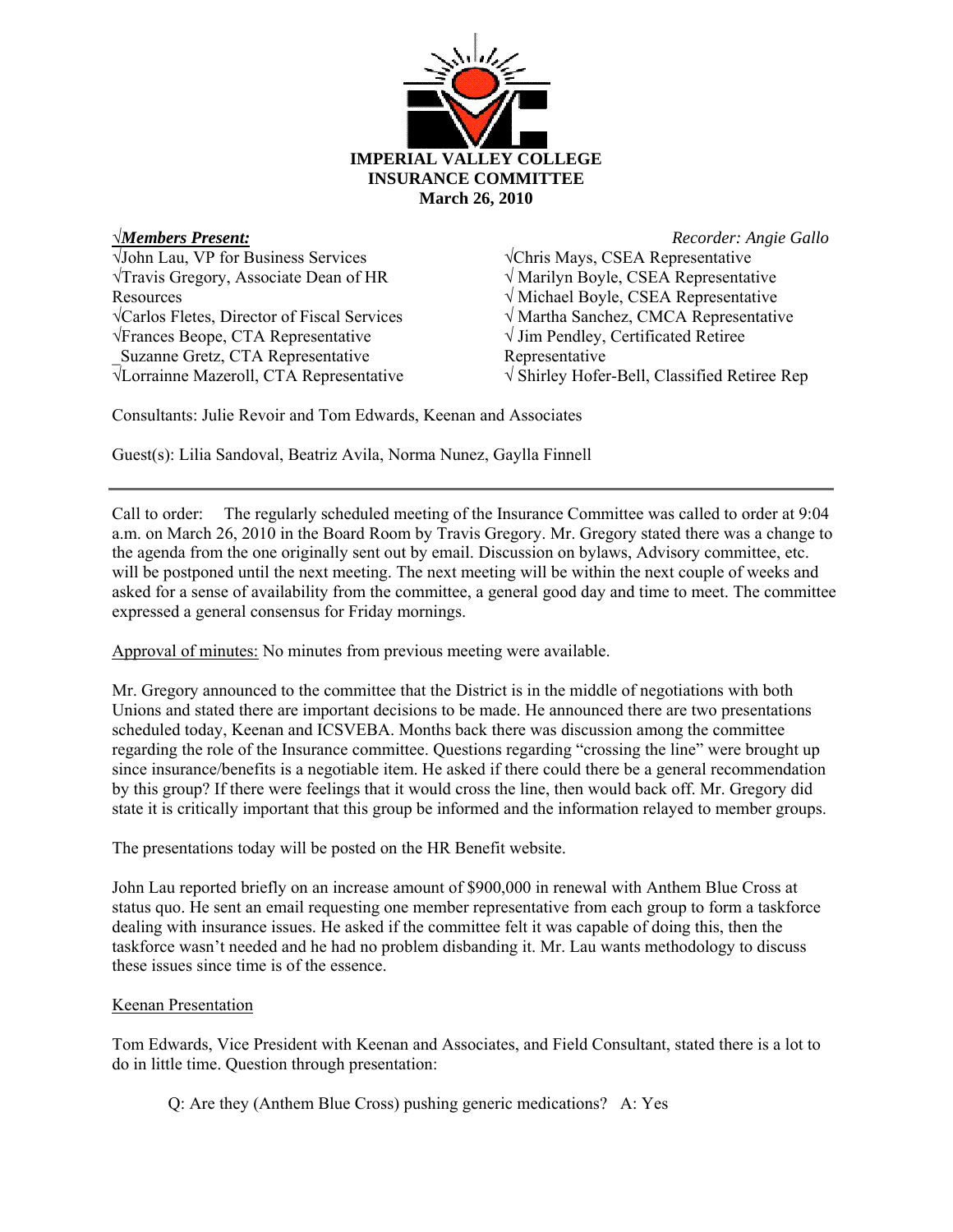Q: How many have they added? A: Don't know – will place this questions on list for answers.

Pharmacy: Express Scripts – company is the  $3<sup>rd</sup>$  largest company and is good at implementing generic lists (updating).

Q: Are there hidden costs? Shipping  $\&$  handling? A: No – this actually is more cost efficient than WellPoint RX (current prescription carrier).

Q: Will there be a PPO network to standardize costs? A: There is already a list of doctors.

Q: If the medication prescribed has no generic available, what price would be paid for the medication? A: The brand name co-pay.

EAP vs. Health/Mental Care

Q: Newly retired people with issues (mental/behavioral/etc.), are they covered under the EAP? A: Travis will look into the cutoff time after retirement.

With the new law, dependent children are covered up to the age of 26.

\$50.00 increase for individual would really affect classified employees. If the entire unit decided to go for the Faculty Plan, would there be a bigger discount? Does it still make sense to have the difference (15% or co-pay)?

\$100.00 Emergency Room Co-pay

Incentivize people to use a personal doctor rather than the emergency room for non-emergency situations.

Change to maximum out-of-pocket from \$1,000 to \$3,000 deductible.

John Lau commented and asked how creative the presentations were. He stated we have a fixed structure and asked if we were looking to stay within or were we looking outside of that structure? He stated a "cap" in benefits is on the table in negotiations. Mr. Lau asked Tom of Keenan, if placing a cap on the Districts contribution towards benefits, would require a lot of re-work of the current plan. Tom stated we could have a 2-tier PPO, where employees would be able to buy up to the current plan or choose to stay at the "basic" plan (without employee contribution). We could also offer HMO and PPO or some type of tier system. Mr. Gregory stated people who don't want to pay to upgrade would get the plan offered by the District (employee, employee plus one, etc.). Mr. Gregory asked if the committee would like to request that Keenan bring back more information regarding the tier systems because direction needs to be given to Julie (Keenan).

Committee agreed that more information on tiers was needed - high and low plan, as well as self verse 1+ family, etc. Tom also stated another option would be to move to a multi-tier – super composite. The younger/no children at lower no cost; then over time these would migrate from low to high (factors – marital status and children). These plans are open enrollment so employee would be committed to the chosen plan for one year.

Preventive incentives – place on agenda for next meeting. Martha Sanchez will develop ideas for incentives.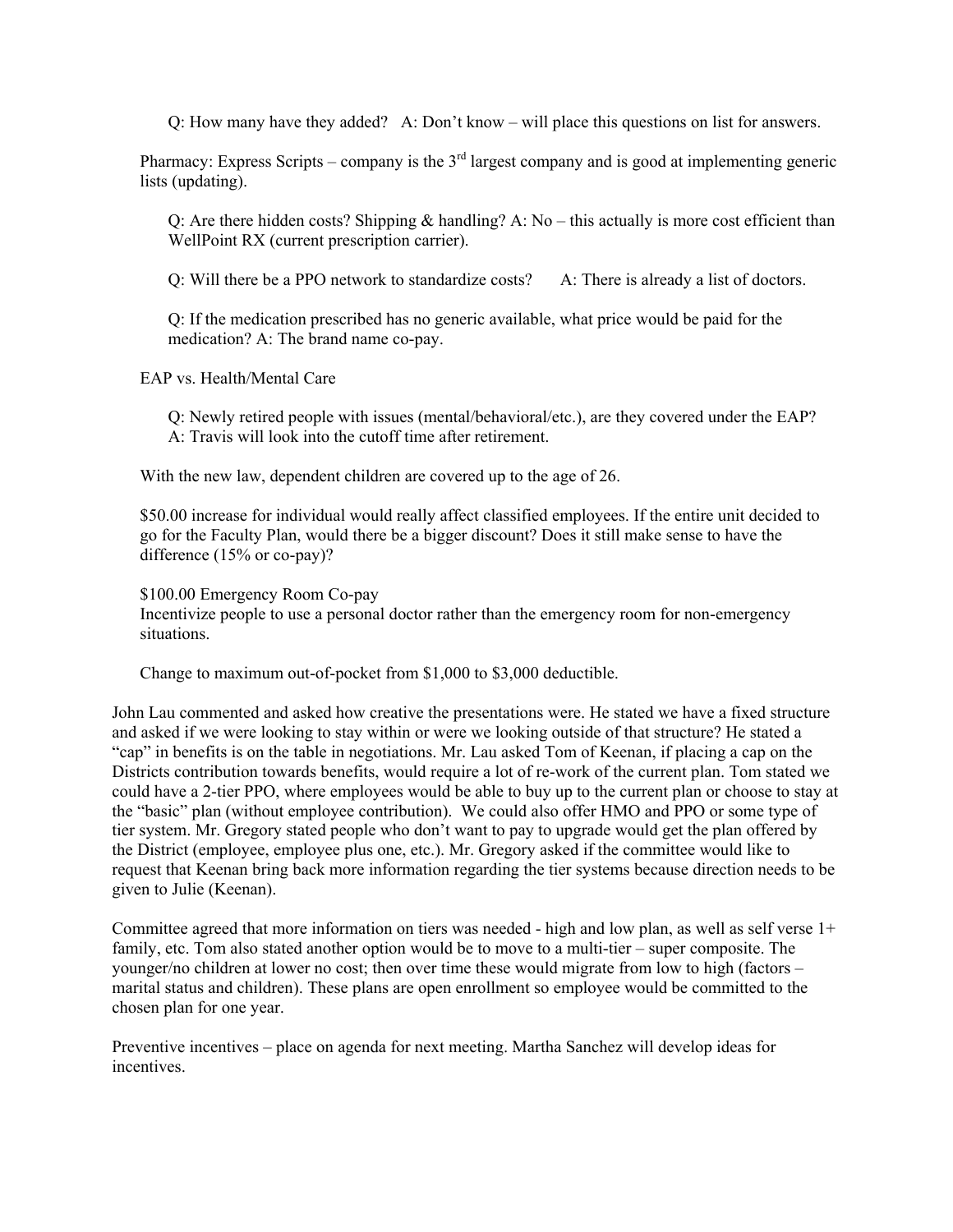## ICSVEBA Presentation

Jack Phelps provided an overview of VEBA: governed by consensus not majority; each agency has a union representative, non representative groups represented by management. There are currently ten entities on trust. If there is 6 reps on the Board, with 10 entities on trust, not everyone is guaranteed representation seat on the Board.

Q: Why does VEBA find it necessary to keep increasing the reserves instead of decreasing (money coming in) cost? A: Who would benefit from "cap" on reserves? District/employee. If VEBA reduced the cost then had to come back up, who would it affect? The District/employee

Jack provides workshops for employees (just like today's presentation) so employees know and understand how this plan hits the employees pocket. VEBA also has a software program that allows them to extract data to find out where people are going to see a doctor (without names of employees or dependents).

Q: Why would VEBA consider IVC – if we are high risk? A: the mission of VEBA is for Imperial Valley schools – if we have a mutual match, then agree and go to Board for approval.

Trust Renewal – October 1<sup>st</sup>. Volunteer Life – open enrollment Long term care – open enrollment

Q: What about long term care for retirees? A: Jack will look into it.

Jack elaborated a little on his answer as to why VEBA would consider IVC stating the Trust has about 3,000 lives – one high claim would not impact the group, plus IVC would bring in more lives.

VEBA requires that schools come in with a three year commitment. After the initial 3 years, there is a 2 year commitment. If a school doesn't renew after the initial three years, then the school is required to pay back a pro-rata of reserves.

Retirees will need to be addressed because the current VEBA plans are not really set for the number of retirees IVC has.

Travis asked for direction and/or motion to go forward with VEBA. Chris Mays indicated that this is a District issue and has nothing to do with Unions. Michael Boyle stated information on specifics on rate costs would be good if it (VEBA) can serve all groups. IVC is on a June  $30<sup>th</sup>$  deadline. Concerns were expressed as far as still needing more information on retirees, such as if retirees would keep the same level of benefits.

## Discussion among committee:

Carlos stated the renew l of VEBA is October so it would be very expensive coverage for three month period (June  $30<sup>th</sup>$  end vs. October 1<sup>st</sup> start). He also stated he felt that for this renewal period it was too late, but would be good for next year. The existing plan has open enrollment in May. He suggested we don't lose VEBA from our radar for subsequent year but did state he felt it impossible for this renewal period.

Mays indicated a concern with the benefit level change. The Unions need to vote (negotiable item). Mr. Pendley stated the District knew a year ago that there would be a need to "chop" money out of benefits